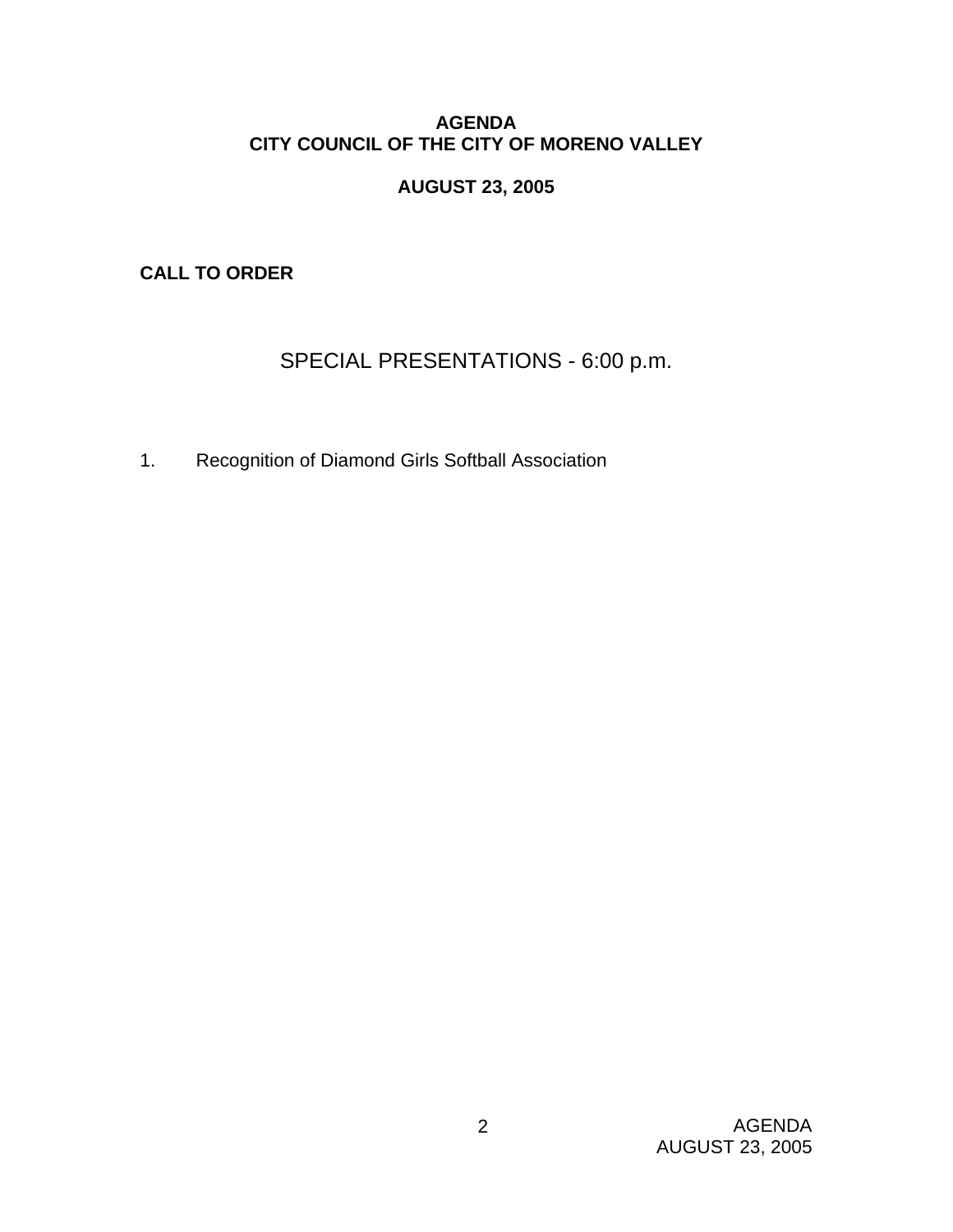#### **AGENDA JOINT MEETING OF THE CITY COUNCIL OF THE CITY OF MORENO VALLEY MORENO VALLEY COMMUNITY SERVICES DISTRICT COMMUNITY REDEVELOPMENT AGENCY OF THE CITY OF MORENO VALLEY AND THE BOARD OF LIBRARY TRUSTEES**

### **REGULAR MEETING - 6:30 P.M. AUGUST 23, 2005**

**CALL TO ORDER** (Joint Meeting of the City Council of the City of Moreno Valley, Moreno Valley Community Services District, Community Redevelopment Agency of the City of Moreno Valley and the Board of Library Trustees - actions taken at the Joint Meeting are those of the Agency indicated on each Agenda item)

### **PLEDGE OF ALLEGIANCE**

**INVOCATION** – Pastor Barry E. Knight, Perpetual Praise and Worship Church

#### **MOMENT OF SILENCE IN MEMORY OF FIREFIGHTER CHRISTOPHER KANTON**

**ROLL CALL** 

### **INTRODUCTIONS**

PUBLIC COMMENTS **ON MATTERS ON THE AGENDA** WILL BE TAKEN UP AS THE ITEM IS CALLED FOR BUSINESS, BETWEEN STAFF'S REPORT AND CITY COUNCIL DELIBERATION (SPEAKER SLIPS MAY BE TURNED IN UNTIL THE ITEM IS CALLED FOR BUSINESS.) Those wishing to speak should submit a BLUE speaker slip to the Bailiff. There is a three-minute limit per person. All remarks and questions shall be addressed to the presiding officer or to the City Council and not to any individual Council member, staff member or other person.

PUBLIC COMMENTS **ON MATTERS NOT ON THE AGENDA** UNDER THE JURISDICTION OF THE CITY COUNCIL WILL BE HEARD PRIOR TO CITY COUNCIL REPORTS AND CLOSING COMMENTS. IN THE EVENT THAT THE AGENDA ITEM FOR SUCH PUBLIC COMMENTS HAS NOT BEEN CALLED BY 9:00 P.M., IT SHALL BE CALLED AS THE NEXT ITEM OF BUSINESS FOLLOWING THE CONCLUSION OF ANY ITEM BEING HEARD AT 9:00 P.M. Those wishing to speak should submit a BLUE speaker slip to the Bailiff. There is a three-minute limit per person. All remarks and questions shall be addressed to the presiding officer or to the City Council and not to any individual Council member, staff member or other person.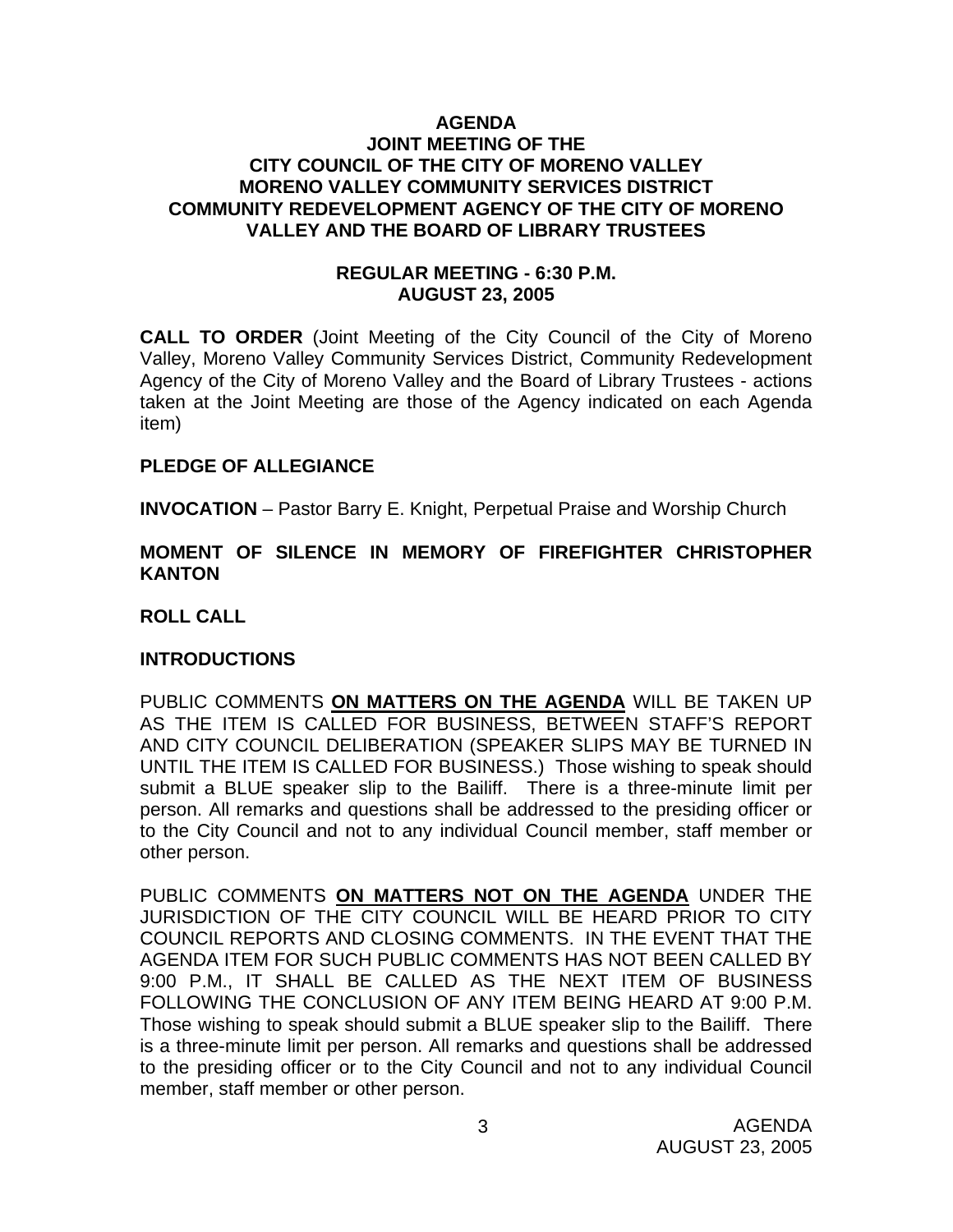### **JOINT CONSENT CALENDARS (SECTIONS A-D) OF THE CITY COUNCIL OF THE CITY OF MORENO VALLEY, MORENO VALLEY COMMUNITY SERVICES DISTRICT, COMMUNITY REDEVELOPMENT AGENCY OF THE CITY OF MORENO VALLEY, AND THE BOARD OF LIBRARY TRUSTEES**

All items listed under the Consent Calendars, Sections A, B, C, and D are considered to be routine and non-controversial, and may be enacted by one motion unless a member of the Council, Community Services District, Redevelopment Agency or the Board of Library Trustees requests that an item be removed for separate action. The motion to adopt the Consent Calendars is deemed to be a separate motion by each Agency and shall be so recorded by the City Clerk. Items withdrawn for report/discussion will be heard after public hearing items.

# **A. CONSENT CALENDAR** - **CITY COUNCIL**

- A1. ORDINANCES FIRST READING BY TITLE ONLY Recommendation: Waive reading of all Ordinance Introductions and read by title only.
- A2. MINUTES REGULAR MEETING OF JULY 12, 2005 (Report of: City Clerk's Department) Recommendation: Approve as submitted.
- A3. WARRANT REPORT JUNE 30, 2005 (Report of: Finance Department) Recommendation: Adopt Resolution No. 2005-65, approving the Warrant Report, dated June 2005, in the total amount of \$15,153,254.53.

### Resolution No. 2005-65

 A Resolution of the City Council of the City of Moreno Valley, California, Approving the Warrant Report Dated June 30, 2005

A4. MAIL BALLOT PROCEEDING FOR TENTATIVE TRACT 31305 (AND ALL AFFECTED PHASES) FOR: 1) INCLUSION INTO COMMUNITY SERVICES DISTRICT (CSD) ZONE B (RESIDENTIAL STREET LIGHTING), 2) INCLUSION INTO CSD ZONE D (PARKWAY LANDSCAPE MAINTENANCE) AND 3) APPROVAL OF THE NATIONAL POLLUTANT DISCHARGE ELIMINATION SYSTEM (NPDES) REGULATORY RATE SCHEDULE. LOCATED AT THE NORTHWEST CORNER OF EUCALYPTUS AVENUE AND NASON STREET; AND MAIL BALLOT PROCEEDING FOR CSD ZONE M (COMMERCIAL/INDUSTRIAL IMPROVED MEDIAN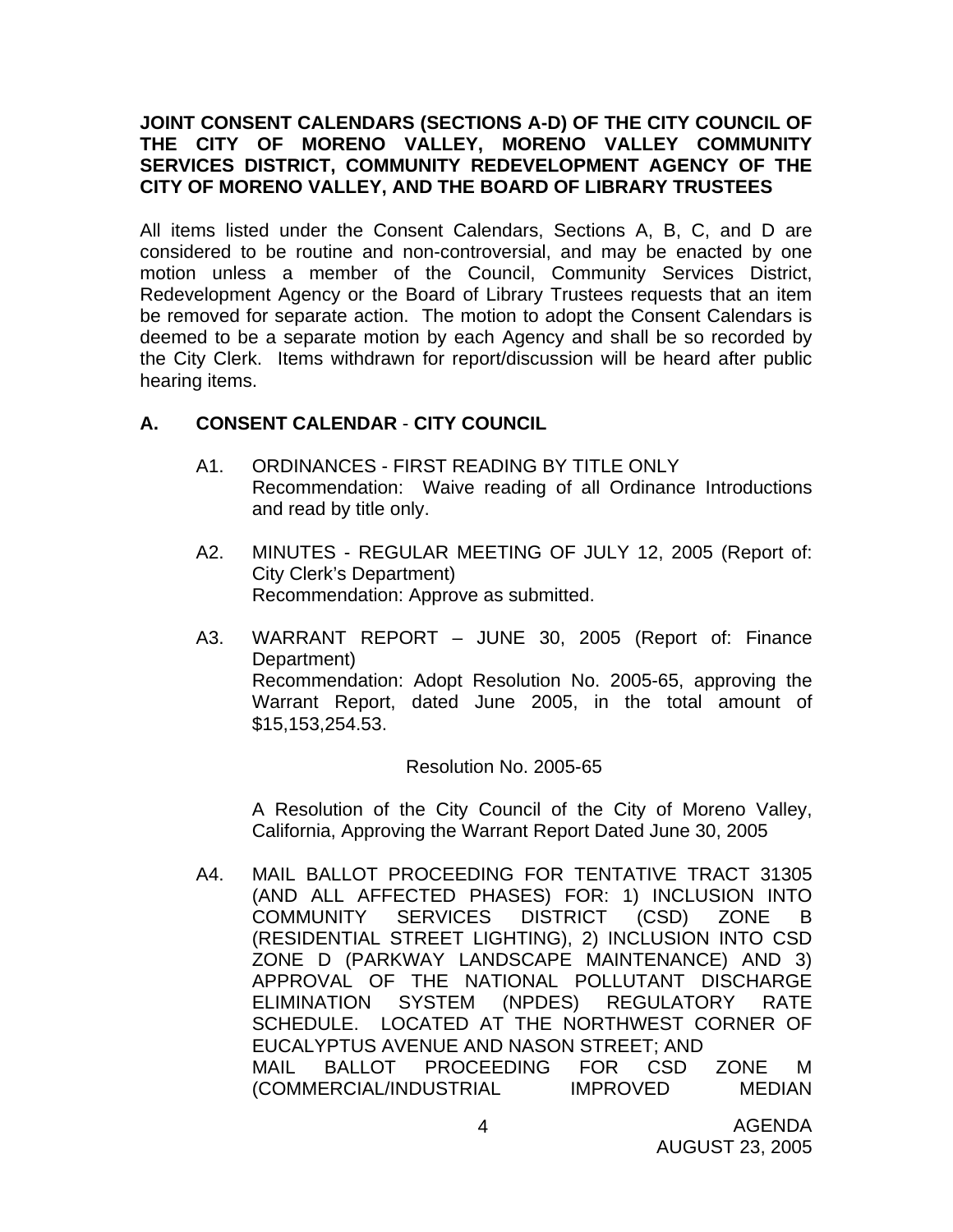MAINTENANCE) APNS 292-230-005 & 292-230-006 (AUTO ZONE). LOCATED AT THE NORTHEAST CORNER OF SUNNYMEAD BOULEVARD AND GRAHAM STREET (Report of: Public Works Department) Recommendation: Accept public comments regarding the mail ballot proceeding for Tentative Tract 31305 (and all affected phases) for approval of the National Pollutant Discharge Elimination System (NPDES) regulatory rate schedule.

A5. MAIL BALLOT PROCEEDING FOR TENTATIVE TRACTS 32145 & 32146 (AND ALL THEIR AFFECTED PHASES) FOR: APPROVAL OF THE NATIONAL POLLUTANT DISCHARGE ELIMINATION SYSTEM (NPDES) REGULATORY RATE SCHEDULE – TRACT 32145 IS LOCATED ON THE NORTHEAST CORNER OF IRIS AVENUE AND LOS CABOS DRIVE; TRACT 32146 IS LOCATED ON THE WEST SIDE OF LASSELLE STREET, NORTH OF IRIS AVENUE AND SOUTH OF GENTIAN AVENUE; AND MAIL BALLOT PROCEEDING FOR ASSESSOR PARCEL NUMBER (APN) 304-100-002 - BROADSTONE MORENO

VALLEY RANCH, LLC (BROADSTONE APARTMENTS) – FOR APPROVAL OF THE NATIONAL POLLUTANT DISCHARGE ELIMINATION SYSTEM (NPDES) REGULATORY RATE SCHEDULE – SOUTHEAST CORNER OF MORENO BEACH DRIVE AND JOHN F. KENNEDY DRIVE; AND

MAIL BALLOT PROCEEDING FOR APNS 477-780-004, 477-780- 006 AND 477-780-007 – MVPJL, LLC (MORENO BEACH PLAZA) – FOR APPROVAL OF THE NATIONAL POLLUTANT DISCHARGE ELIMINATION SYSTEM (NPDES) REGULATORY RATE SCHEDULE – NORTHWEST CORNER OF MORENO BEACH DRIVE AND TRAIL RIDGE WAY (Report of: Public Works Department)

 Recommendation: Accept public comments regarding the mail ballot proceeding for Tentative Tracts 32145 & 32146 (and all their affected phases), APN 304-100-002 (Broadstone Apartments) and APNs 477-780-004, 477-780-006 and 477-780-007 (Moreno Beach Plaza) for approval of the National Pollutant Discharge Elimination System (NPDES) Regulatory Rate Schedule.

A6. RESOLUTION APPROVING THE 10TH AMENDMENT TO THE MARCH JOINT POWERS AGREEMENT CONCERNING CLOSED SESSIONS OF JOINT POWERS AUTHORITY MEMBER AGENCIES (Report of: Interim Assistant City Manager) Recommendation: Adopt Resolution No. 2005-66, a resolution of the City Council of the City of Moreno Valley approving the  $10<sup>th</sup>$ amendment to the March Joint Powers Agreement concerning closed sessions of Joint Powers Authority member agencies and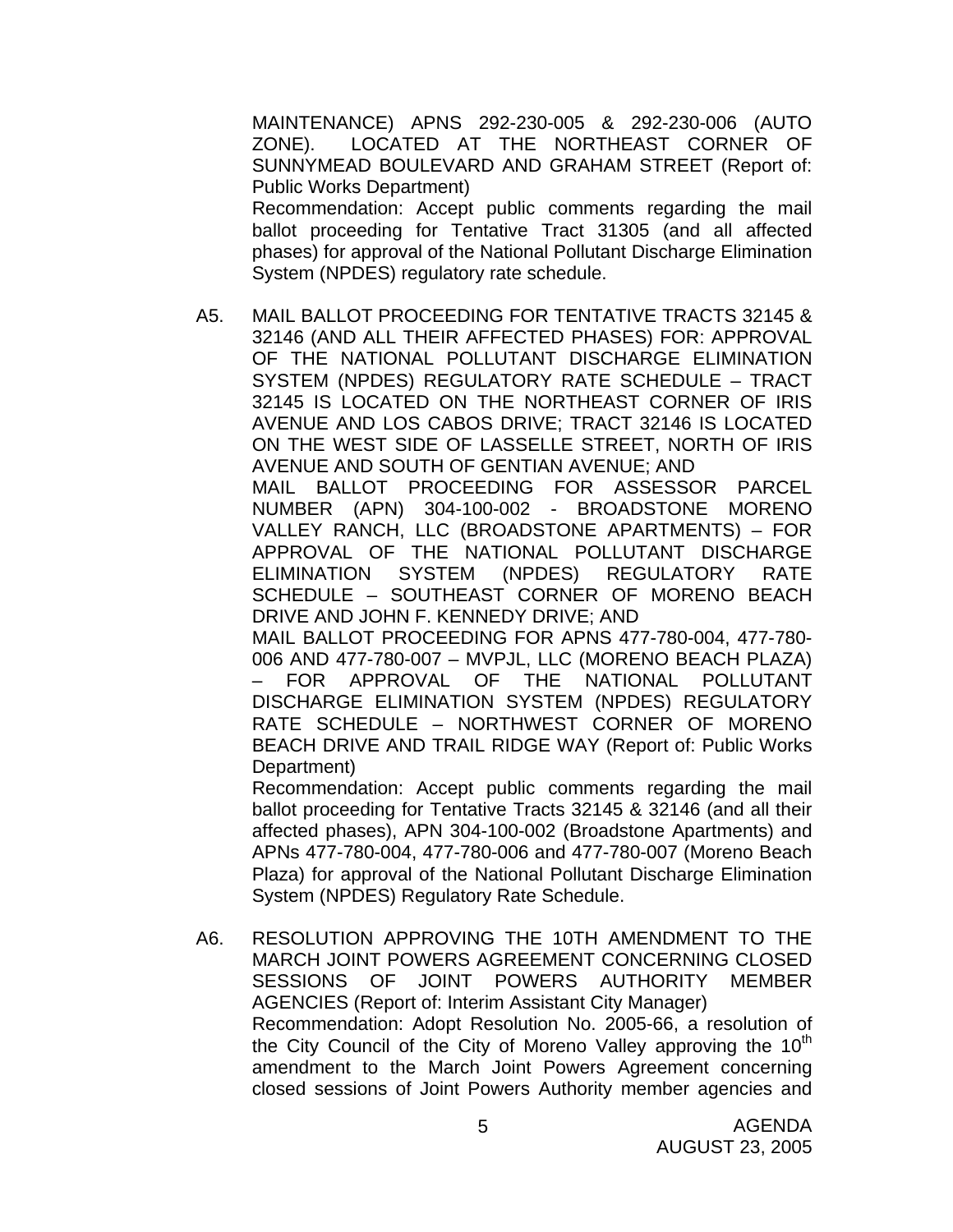making findings in connection therewith.

#### Resolution No. 2005-66

 A Resolution of the City Council of the City of Moreno Valley, California, Approving the  $10<sup>th</sup>$  Amendment to the March Joint Powers Agreement Concerning Closed Sessions of Joint Powers Authority Member Agencies

- A7. FIRST AMENDMENT TO THE MAINTENANCE AGREEMENT BETWEEN THE COUNTY OF RIVERSIDE AND THE CITY OF MORENO VALLEY PERTAINING TO GILMAN SPRINGS ROAD AND DAVIS ROAD (Report of: Public Works Department) Recommendation: Approve the First Amendment to the Maintenance Agreement between the County of Riverside and the City of Moreno Valley which outlines roadway maintenance responsibilities for Gilman Springs Road and Davis Road.
- A8. RESOLUTION TO ALLOW EMPLOYEES TO USE PRE-TAX PAYROLL DEDUCTION PLAN TO PURCHASE SERVICE CREDIT WITH CALPERS (Report of: City Manager) Recommendation: Approve Resolution which would allow employees to use the pre-tax payroll deduction plan to purchase service credit with the California Public Employees' Retirement System (CalPERS) under Internal Revenue Code section 414(h)(2).

#### Resolution No. 2005-67

 A Resolution of the City Council of the City of Moreno Valley, California, Implementing the Provisions of IRC Section 414(h)(2) Pre-Tax Payroll Deduction Plan for Service Credit Purchases

A9. FINAL MAP 20185 – ACCEPT REPLACEMENT BONDS AND AGREEMENT FOR PUBLIC RIGHT-OF-WAY IMPROVEMENTS, EAST OF PERRIS BOULEVARD, NORTH OF FRAN LOU DRIVE – SUBDIVIDER – LCTH INVESTMENT, L.P., 1000 DOVE STREET, SUITE 100, NEWPORT BEACH, CA 92660 (Report of: Public Works Department) Recommendation: Accept replacement Bonds and Agreement for Public Improvements for Final Map 20185; authorize the Mayor to execute the agreement; direct the City Clerk to forward the signed agreement to the County Recorder's office for recordation; and instruct the City Engineer to prepare the exoneration of the Faithful Performance Bond and Material & Labor Bond placed by Professors Fund V, LLC upon acceptance of the replacement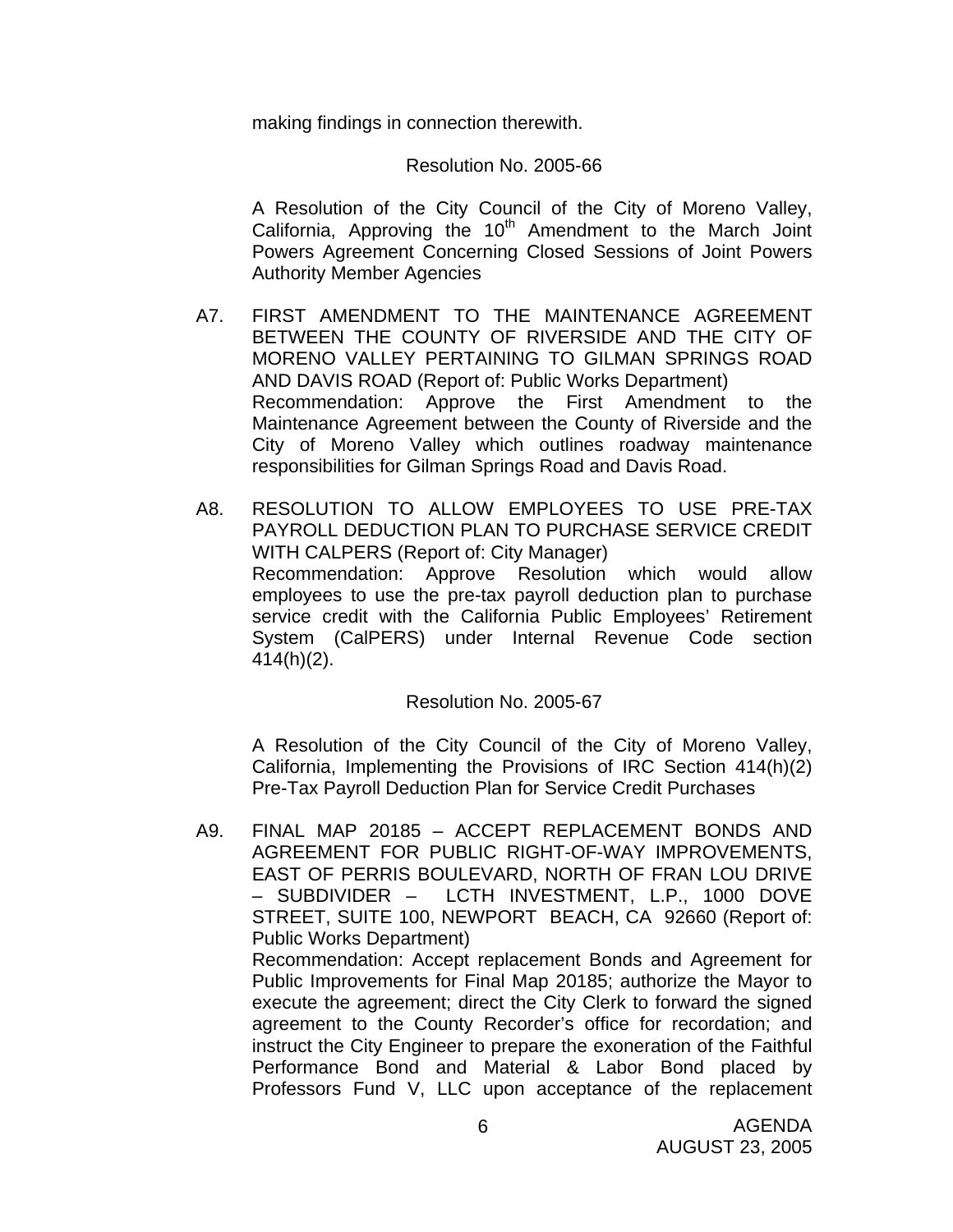bonds and agreement.

A10. FINAL MAP 30301 – REDUCE FAITHFUL PERFORMANCE BOND AND ADOPT RESOLUTION NO. 2005-68, A RESOLUTION OF THE CITY COUNCIL OF THE CITY OF MORENO VALLEY AUTHORIZING ACCEPTANCE OF THE PUBLIC RIGHT-OF-WAY IMPROVEMENTS AS COMPLETE AND ACCEPTING COYOTE SPRINGS COURT, VIA ULTIMO AND PALOMINO LANE INTO THE CITY MAINTAINED STREET SYSTEM - SUBDIVIDER – K. HOVNANIAN FORECAST HOMES, INC., 3536 CONCOURS STREET, SUITE 100, ONTARIO, CA 91764 (Report of: Public Works Department)

 Recommendation: Approve the reduction to the Faithful Performance Bond for Final Map 30301; authorize the City Engineer to reduce the Faithful Performance Bond; and adopt Resolution No. 2005-68 authorizing the acceptance of the public right-of-way improvements for Final Map 30301 as complete and accepting Coyote Springs Court, Via Ultimo and Palomino Lane into the City Maintained Street System.

#### Resolution No. 2005-68

 A Resolution of the City Council of the City of Moreno Valley, California, Authorizing the Acceptance of the Public Right-of-Way Improvements as Complete within Tract 30301, and Accepting Coyote Springs Court, Via Ultimo and Palomino Lane into the City Maintained Street System

A11. FINAL MAP 30300 – REDUCE FAITHFUL PERFORMANCE BOND AND ADOPT RESOLUTION NO. 2005-69, A RESOLUTION OF THE CITY COUNCIL OF THE CITY OF MORENO VALLEY AUTHORIZING ACCEPTANCE OF THE PUBLIC RIGHT-OF-WAY IMPROVEMENTS AS COMPLETE AND ACCEPTING CLYDESDALE LANE, COLT WAY, STALLION ROAD, DARTMOOR CIRCLE, WELSH COURT, MUSTANG COURT, AND SPIRIT ROAD INTO THE CITY MAINTAINED STREET SYSTEM - SUBDIVIDER – BEAZER HOMES HOLDINGS CORPORATION, 1100 TOWN & COUNTRY, SUITE 100, ORANGE, CA 92868 (Report of: Public Works Department) Recommendation: Approve the reduction to the Faithful Performance Bond for Final Map 30300; authorize the City Engineer to reduce the Faithful Performance Bond; and adopt

Resolution No. 2005-69 authorizing the acceptance of the public right-of-way improvements for Final Map 30300 as complete and accepting Clydesdale Lane, Colt Way, Stallion Road, Dartmoor Circle, Welsh Court, Mustang Court, and Spirit Road into the City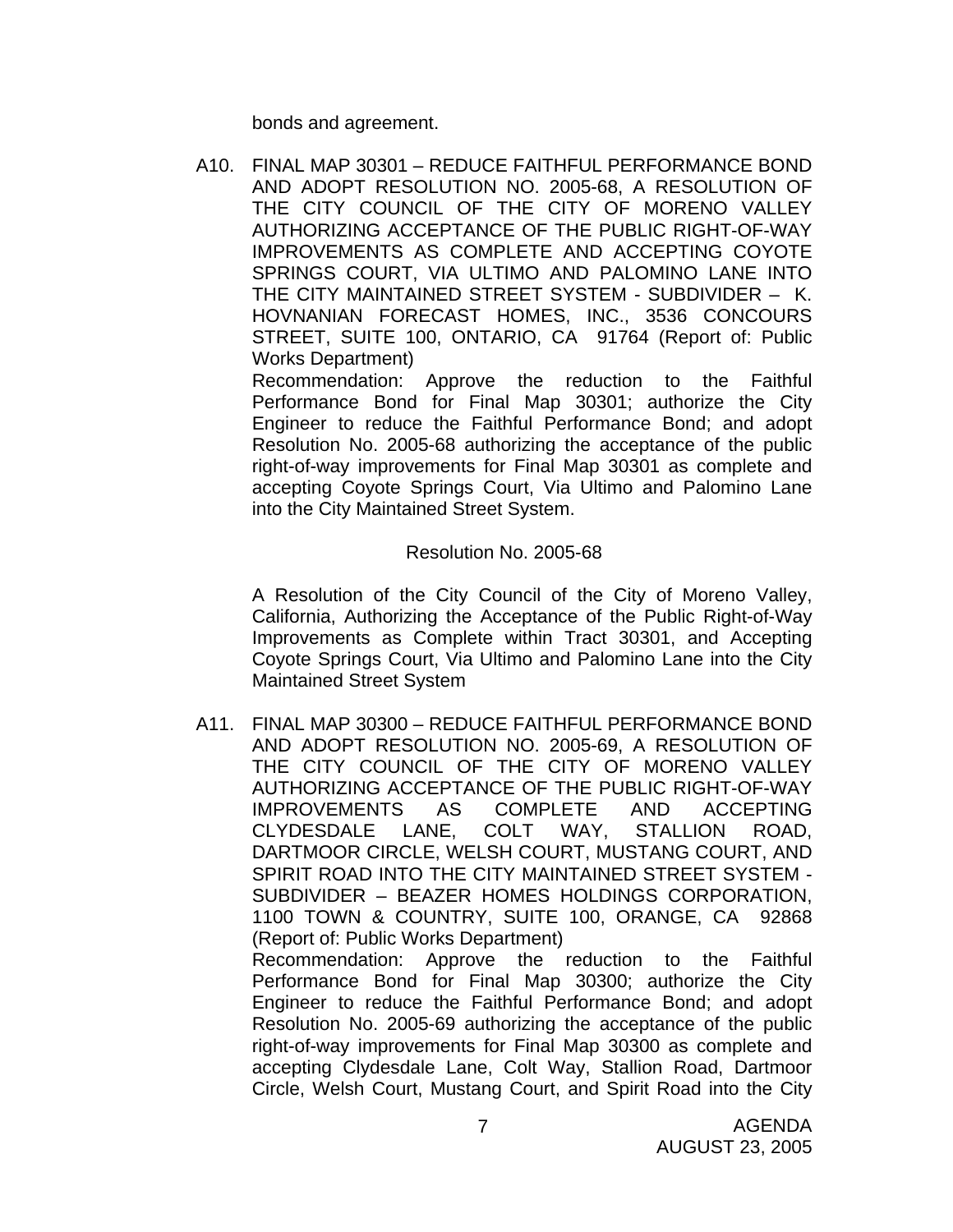Maintained Street System.

#### Resolution No. 2005-69

 A Resolution of the City Council of the City of Moreno Valley, California, Authorizing the Acceptance of the Public Right-of-Way Improvements as Complete within Tract 30300, and Accepting Clydesdale Lane, Colt Way, Stallion Road, Dartmoor Circle, Welsh Court, Mustang Court, and Spirit Road into the City Maintained Street System

- A12. FINAL MAP 21040 SINGLE FAMILY RESIDENTIAL PROJECT, AMENDMENT TO AGREEMENT FOR PUBLIC IMPROVEMENTS (TIME EXTENSION), NORTH OF ELDER AND EAST OF MORRISON STREET - SUBDIVIDER: FIESTA DEVELOPMENT, INC., 470 EAST HARRISON STREET, CORONA, CA 92879 (Report of: Public Works Department) Recommendation: Authorize the Mayor to execute the Amendment to Agreement for Public Improvements for Final Map 21040; and instruct the City Clerk to forward the completed Amendment to Agreement for Public Improvements to the County Recorder's Office for recordation.
- A13. APPROVAL OF FINAL MAP 32018 SINGLE FAMILY RESIDENTIAL PROJECT, AND ACCEPT BONDS & AGREEMENT FOR PUBLIC RIGHT-OF-WAY IMPROVEMENTS, COTTONWOOD AVENUE, BETWEEN PERRIS BOULEVARD AND KITCHING STREET - SUBDIVIDER - YH COTTONWOOD LLC, 10370 TRADEMARK STREET, RANCHO CUCAMONGA, CA 91730 (Report of: Public Works Department) Recommendation: Approve Final Map 32018, authorize the City Clerk to sign the map and transmit said map to the County Recorder's Office for recordation; accept the Bonds and Agreement for public improvements; authorize the Mayor to execute the Agreement; and direct the City Clerk to forward the signed Agreement to the County Recorder's Office for recordation.
- A14. APPROVAL FOR THE SECOND AMENDMENT TO POLICE CONTRACT (Report of: Police Department) Recommendation: Approve the Second Amendment to the police contract.
- A15. APPROVAL OF QUARTERLY INVESTMENT REPORT QUARTER ENDED JUNE 30, 2005 (Report of: Finance Department) Recommendation: Approve and accept the quarterly investment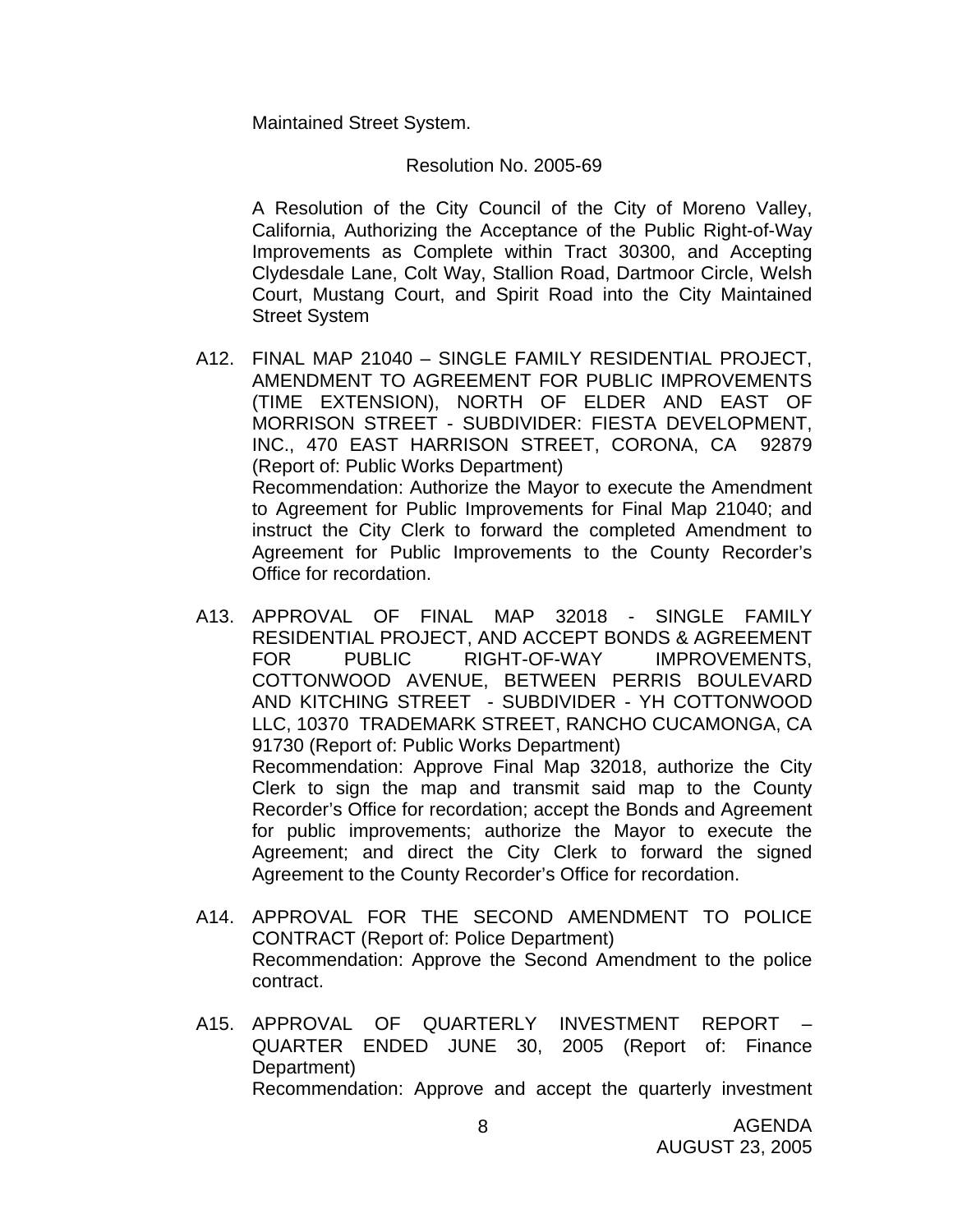report, in compliance with California Government Code Section 53646.

A16. RESOLUTION NO. 2005-70 AUTHORIZING THE LEVY OF REGULATORY RATES ON THE RIVERSIDE COUNTY TAX ROLL FOR THE NATIONAL POLLUTANT DISCHARGE ELIMINATION SYSTEM (NPDES) FOR RESIDENTIAL DEVELOPMENTS (Report of: Public Works Department)

 Recommendation: Approve and adopt Resolution No. 2005-70 to authorize the National Pollutant Discharge Elimination System (NPDES) regulatory rate collection on the Riverside County tax roll for new residential developments.

### Resolution No. 2005-70

 A Resolution of the City Council of the City of Moreno Valley, California, Authorizing and Approving the Levy of the National Pollutant Discharge Elimination System (NPDES) Regulatory Rate on the County of Riverside Property Tax Roll

A17. PUBLIC WORKS AGREEMENT TO BUILD ELECTRICAL DISTRIBUTION SYSTEM (Report of: Economic Development Department)

 Recommendation: Adopt Resolution No. 2005-71, a resolution of the City of Moreno Valley approving and authorizing the execution of a Public Works Agreement with the Community Redevelopment Agency of the City of Moreno Valley.

### Resolution No. 2005-71

 A Resolution of the City Council of the City of Moreno Valley Approving and Authorizing the Execution of a Public Works Agreement with the Community Redevelopment Agency of the City of Moreno Valley and Making Certain Findings in Connection with the Provision of Public Improvements and Authorizing such Improvements in Connection Therewith

A18. APPROVAL OF FINAL MAP 31269-1 - SINGLE FAMILY RESIDENTIAL PROJECT, AND ACCEPT BONDS & AGREEMENT FOR PUBLIC RIGHT-OF-WAY IMPROVEMENTS, WEST OF REDLANDS BOULEVARD BETWEEN DRACAEA AVENUE AND COTTONWOOD AVENUE - SUBDIVIDER - RICHMOND AMERICAN HOMES OF CALIFORNIA, INC., 16845 VON KARMAN, SUITE 100, IRVINE, CA 92606 (Report of: Public Works Department)

Recommendation: Approve Final Map 31269-1, authorize the City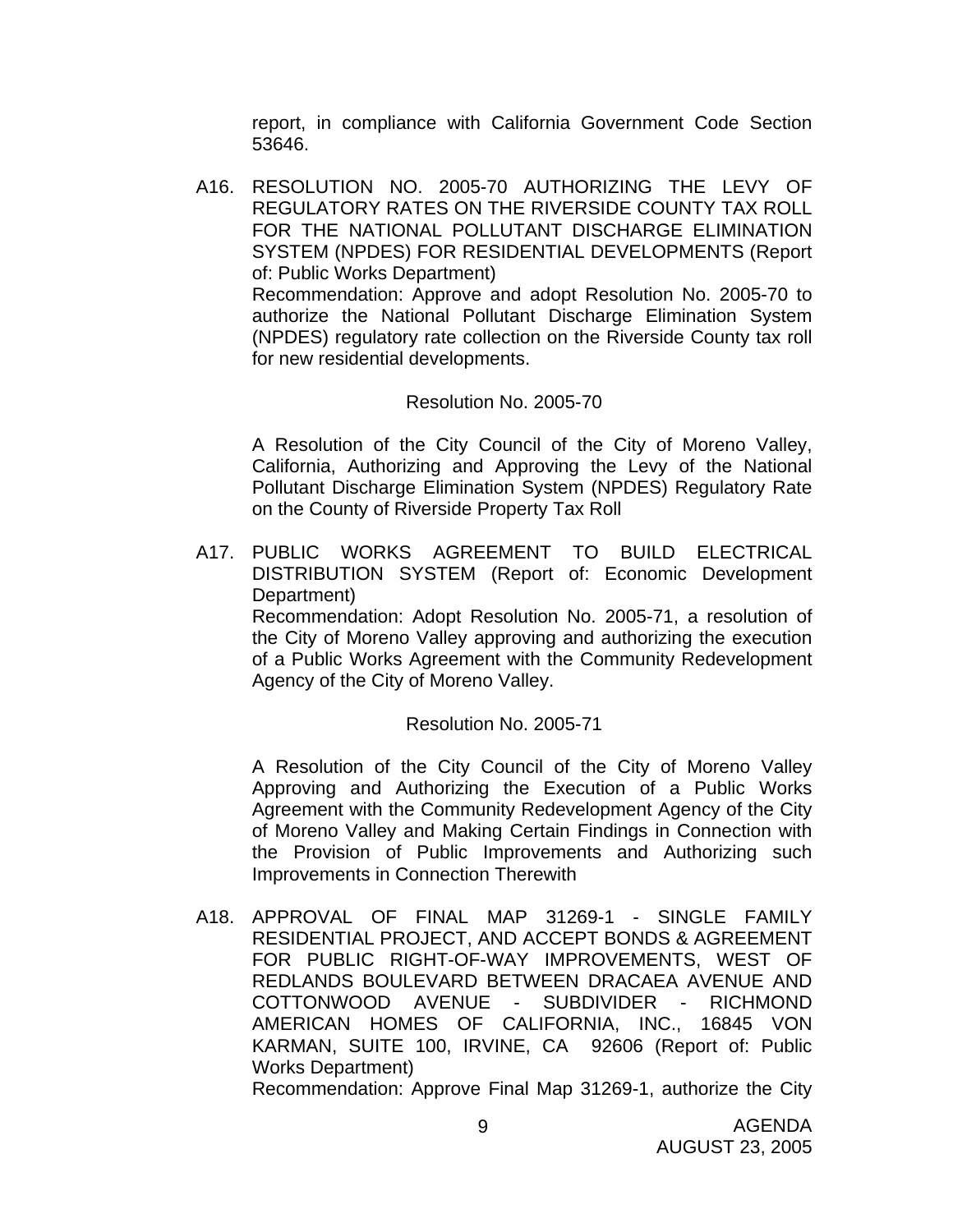Clerk to sign the map and transmit said map to the County Recorder's Office for recordation; accept the Bonds and Agreement for Public Improvements; authorize the Mayor to execute the Agreement; and direct the City Clerk to forward the signed Agreement to the County Recorder's Office for recordation.

A19. APPROVAL OF FINAL MAPS 32143 & 32144 – MULTI-FAMILY RESIDENCES, AND ACCEPT BONDS & AGREEMENT FOR PUBLIC RIGHT-OF-WAY IMPROVEMENTS, SOUTHEAST CORNER OF IRIS AVENUE AND LASSELLE STREET SUBDIVIDER - BEAZER HOMES HOLDINGS CORP., 1100 TOWN AND COUNTRY ROAD, SUITE 100, ORANGE, CA 92868 (Report of: Public Works) Recommendation: Approve Final Maps 32143 & 32144, authorize the City Clerk to sign the map and transmit said maps to the County Recorder's Office for recordation; accept the Bonds and Agreement

for Public Improvements for each final map; authorize the Mayor to execute the Agreements; and direct the City Clerk to forward the signed Agreements to the County Recorder's Office for recordation.

A20. RESOLUTION NO. 2005-73, APPROVE AND AUTHORIZE EXECUTION OF PROGRAM SUPPLEMENT AGREEMENT NO. 020-M, TO THE ADMINISTERING AGENCY-STATE AGREEMENT FOR FEDERAL-AID PROJECT NO. STPLH-5441 (038), INDIAN STREET AND CACTUS AVENUE INTERSECTION AND STORM DRAIN IMPROVEMENTS, PROJECT NO. 03-12567123 (Report of: Public Works Department)

 Recommendation: Adopt Resolution No. 2005-73, and approve and authorize the execution of Program Supplement Agreement No. 020-M, to the Administering Agency-State Agreement for Federal Aid Project No. STPLH-5441 (038) for construction; and authorize the Mayor to execute Program Supplement Agreement No. 020-M.

#### Resolution No. 2005-73

A Resolution of the City Council of the City of Moreno Valley, California, Approving and Authorizing Execution of Program Supplement No. 020-M to Administering Agency-State Agreement No. 08-5441 for Federal-Aid Projects Between the State of California, Acting By and Through the Department of Transportation, and the City of Moreno Valley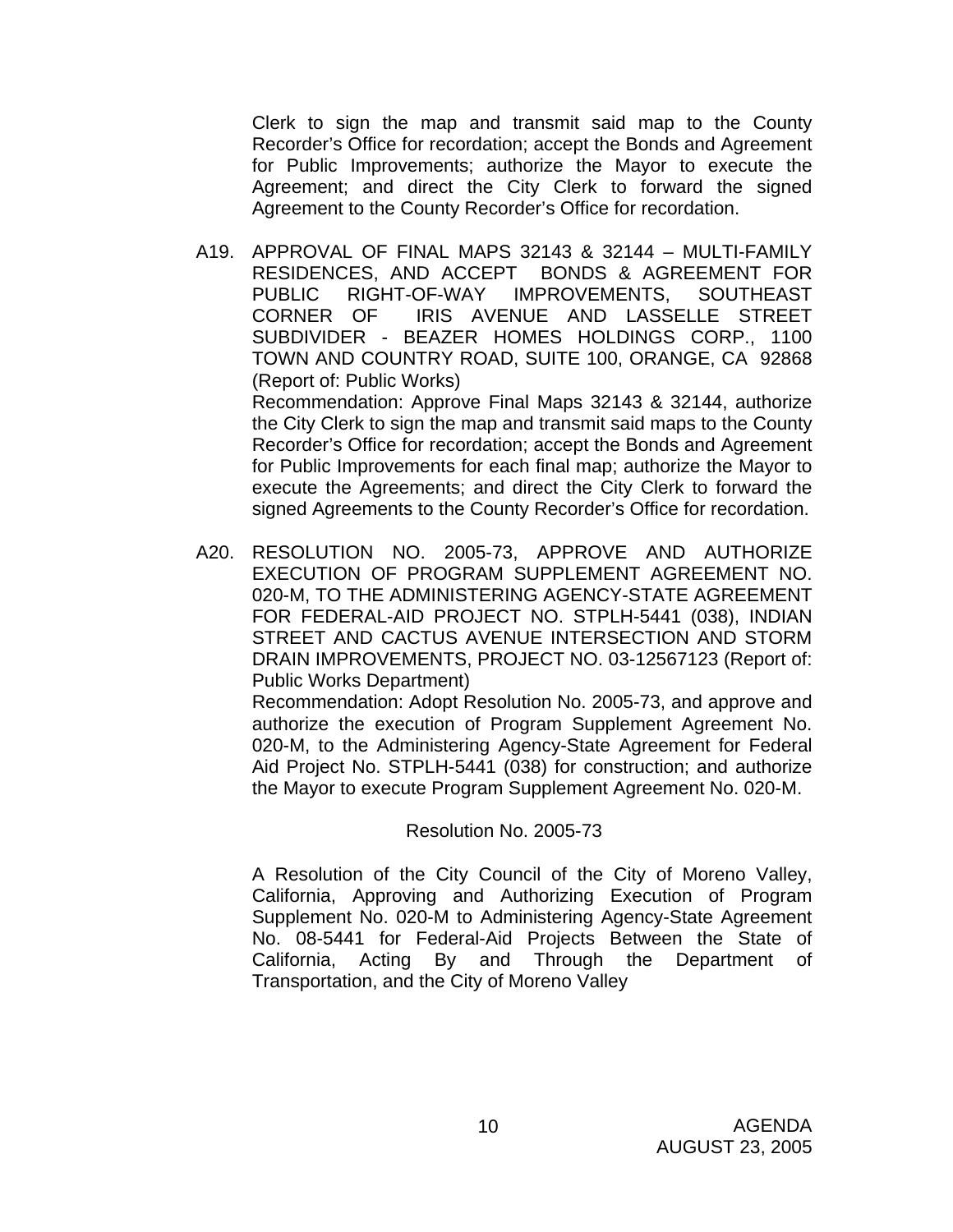A21. REAL PROPERTY ACQUISITION PROCEDURES PURSUANT TO TITLE 25 OF THE CALIFORNIA CODE OF REGULATIONS (Report of: Interim Economic Development Director) Recommendation: Adopt Resolution 2005-72, a resolution adopting acquisition procedures pursuant to Title 25 of the California Code of Regulations.

#### Resolution No. 2005-72

A Resolution of the City Council of the City of Moreno Valley Adopting Acquisition Procedures Pursuant to Title 25 of the California Codes of Regulations

A22. ADOPT RESOLUTION NO. 2005-74 AUTHORIZING THE APPLICATION SUBMITTAL FOR THE 2005 TRANSPORTATION ENHANCEMENT (TE) GRANT PROGRAM (Report of: Public Works Department) Recommendation: Approve staff's proposed project recommendations for the 2005 Transportation Enhancement grant program; adopt Resolution No. 2005-74 authorizing the application submittal for the 2005 Transportation Enhancement grant program; and authorize the Public Works Director/City Engineer to submit an application to the Riverside County Transportation Commission for the 2005 Transportation Enhancement grant program.

### Resolution No. 2005-74

A Resolution of the City Council of the City of Moreno Valley, California, Authorizing the Submission of an Application for the 2005 Transportation Enhancement (TE) Grant Program and Authorizing the Public Works Director to Submit the Application to the Riverside County Transportation Commission for the Transportation Enhancement (TE) Grant Program

A23. PURCHASE OF POLICE ENFORCEMENT MOTORCYCLE (Report of: Police Department) Recommendation: Approve the replacement of one (1) 2002 BMW R 1150 RT-P Police Enforcement Motorcycle with one (1) 2005 Yamaha FJR-1300 Motorcycle; approve budget expenditures in the amount of \$22,000.00 from the Equipment Replacement Reserve Fund account 757.99401.6641.648 for the purchase of one (1) 2005 Yamaha FJR-1300 Motorcycle, related emergency equipment, and the development of this motorcycle into a police enforcement motorcycle; and award the purchase of one (1) Yamaha FJR-1300 Motorcycle from Corona Yamaha and authorize the Finance Director to issue purchase orders to Corona Yamaha in the amount of \$13,240.00 and \$8,760.00 to subsequent equipment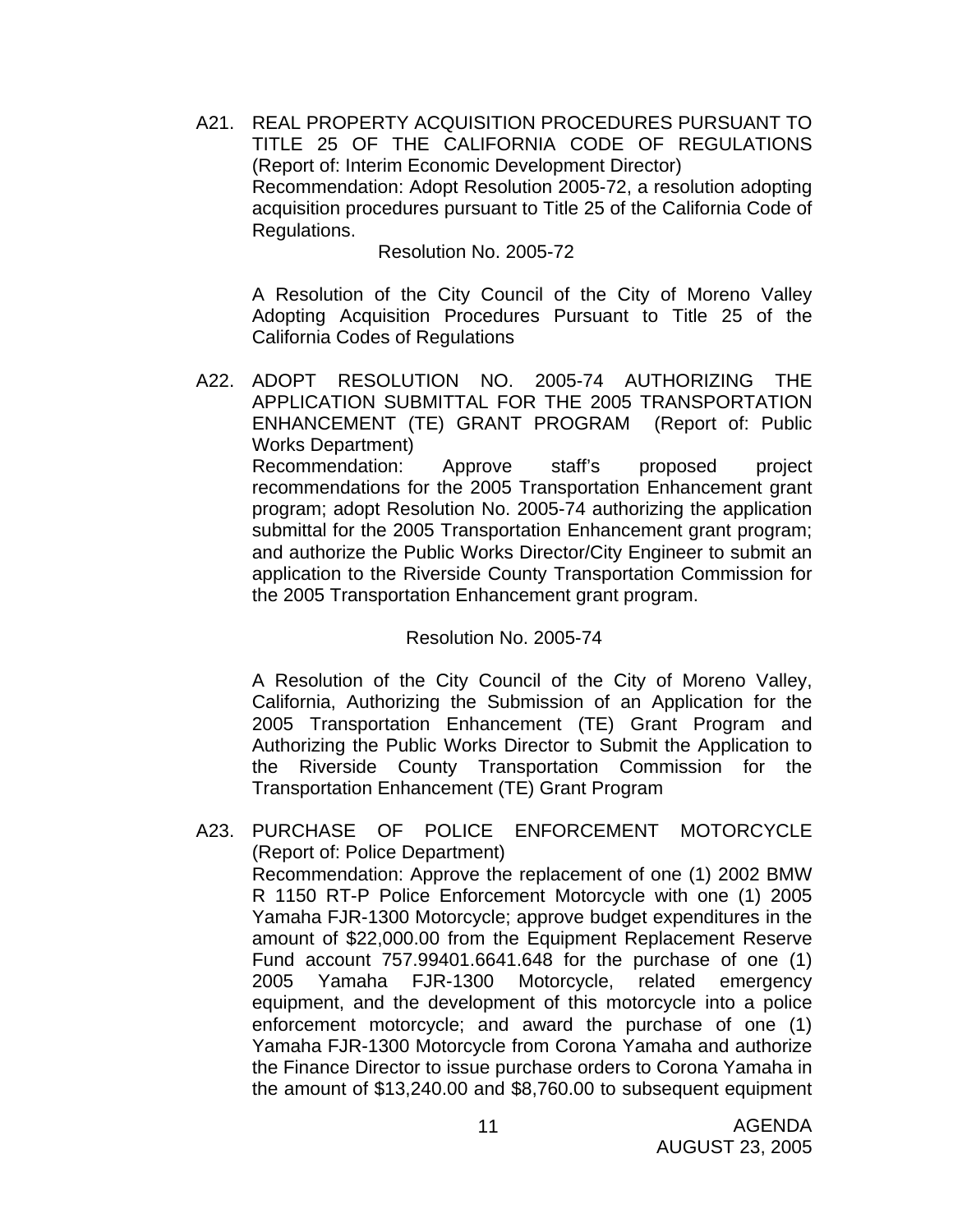vendors for the required motorcycle emergency equipment.

# **B. CONSENT CALENDAR** - **COMMUNITY SERVICES DISTRICT**

- B1. ORDINANCES FIRST READING BY TITLE ONLY Recommendation: Waive reading of all Ordinance Introductions and read by title only.
- B2. MINUTES REGULAR MEETING OF JULY 12, 2005 (Report of: City Clerk's Department) Recommendation: Approve as submitted.
- B3. MAIL BALLOT PROCEEDING FOR COMMUNITY SERVICES DISTRICT ZONE M (COMMERCIAL/INDUSTRIAL IMPROVED MEDIAN MAINTENANCE) FOR APNS 484-020-010 AND 484-020- 022 VP DEVELOPMENT (ALESSANDRO/KITCHING APARTMENTS). LOCATED AT THE SOUTHWEST CORNER OF ALESSANDRO BOULEVARD AND KITCHING STREET (Report of: Public Works Department) Recommendation: Accept public comments regarding the mail ballot proceeding for APNs 484-020-010 and 484-020-022 (Alessandro/Kitching Apartments) for inclusion into CSD Zone M

(Commercial/Industrial Improved Median Maintenance).

B4. MAIL BALLOT PROCEEDING FOR TENTATIVE TRACT 31305 (AND ALL AFFECTED PHASES) FOR: 1) INCLUSION INTO COMMUNITY SERVICES DISTRICT (CSD) ZONE B (RESIDENTIAL STREET LIGHTING), 2) INCLUSION INTO CSD ZONE D (PARKWAY LANDSCAPE MAINTENANCE) AND 3) APPROVAL OF THE NATIONAL POLLUTANT DISCHARGE ELIMINATION SYSTEM (NPDES) REGULATORY RATE SCHEDULE. LOCATED AT THE NORTHWEST CORNER OF EUCALYPTUS AVENUE AND NASON STREET; AND MAIL BALLOT PROCEEDING FOR CSD ZONE M (COMMERCIAL/INDUSTRIAL IMPROVED MEDIAN MAINTENANCE) APNS 292-230-005 & 292-230-006 (AUTO ZONE). LOCATED AT THE NORTHEAST CORNER OF SUNNYMEAD BOULEVARD AND GRAHAM STREET (Report of: Public Works Department) Recommendation: Accept public comments regarding the mail

ballot proceedings for Auto Zone – APNs 292-230-005 & 292-230- 006 – inclusion into CSD Zone M (Commercial/Industrial Improved Median Maintenance); and Tentative Tract 31305 (and all affected phases) for inclusion into CSD Zone B (Residential Street Lighting), CSD Zone D (Parkway Landscape Maintenance), and approval of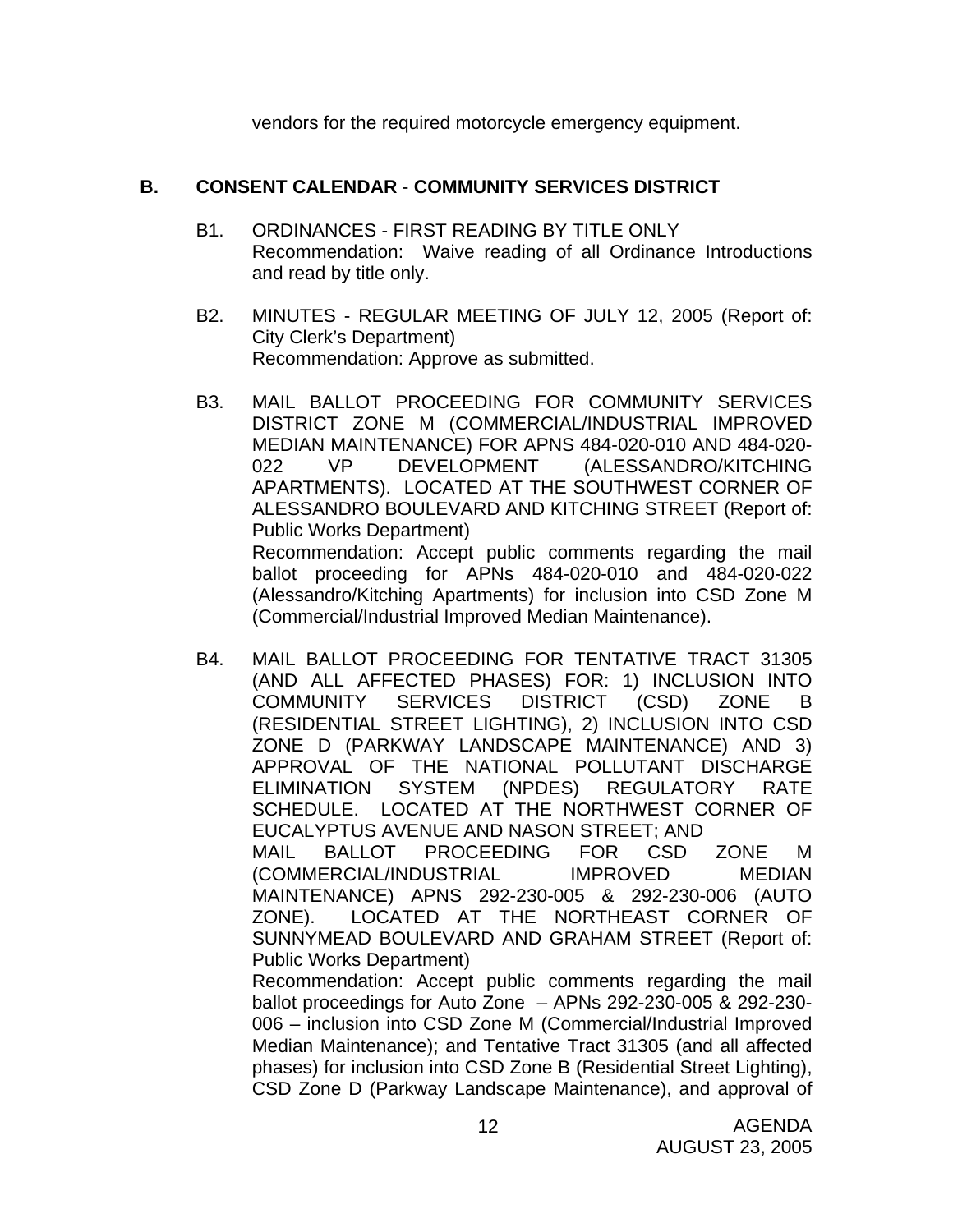the annual charges.

- B5. REQUEST TO ADVERTISE A NOTICE REQUESTING PROPOSALS – MORENO VALLEY COMMUNITY SERVICES DISTRICT - PROJECT NO. D-SG1-E/05 – MAINTENANCE OF PARKWAY AND MEDIAN LANDSCAPING AND IRRIGATION – STANDARD SERVICE (Report of: Public Works Department) Recommendation: Adopt the area maps and maintenance specifications, which are on file in the office of the Director of Public Works; and authorize the City Clerk to advertise a Notice Requesting Proposals for Project D-SG1-E/05.
- B6. REQUEST TO ADVERTISE A NOTICE REQUESTING PROPOSALS – MORENO VALLEY COMMUNITY SERVICES DISTRICT - PROJECT NO. D-SG1-W/05 – MAINTENANCE OF PARKWAY AND MEDIAN LANDSCAPING AND IRRIGATION – STANDARD SERVICE (Report of: Public Works Department) Recommendation: Adopt the area maps and maintenance specifications, which are on file in the office of the Director of Public Works; and authorize the City Clerk to advertise a Notice Requesting Proposals for Project D-SG1-W/05.

### **C. CONSENT CALENDAR** - **COMMUNITY REDEVELOPMENT AGENCY**

- C1. ORDINANCES FIRST READING BY TITLE ONLY Recommendation: Waive reading of all Ordinance Introductions and read by title only.
- C2. MINUTES REGULAR MEETING OF JULY 12, 2005 (Report of: City Clerk's Department) Recommendation: Approve as submitted.
- C3. PUBLIC WORKS AGREEMENT TO BUILD ELECTRICAL DISTRIBUTION SYSTEM (Report of: Economic Development Department) Recommendation: Adopt Resolution No. RDA 2005-09, a resolution of the Community Redevelopment Agency of the City of Moreno Valley approving and authorizing the execution of a Public Works Agreement with the City of Moreno Valley.

Resolution No. RDA 2005-09

 A Resolution of the Community Redevelopment Agency of the City of Moreno Valley Approving and Authorizing the Execution of a Public Works Agreement with the City of Moreno Valley and Making Certain Findings in Connection with the Provision of Public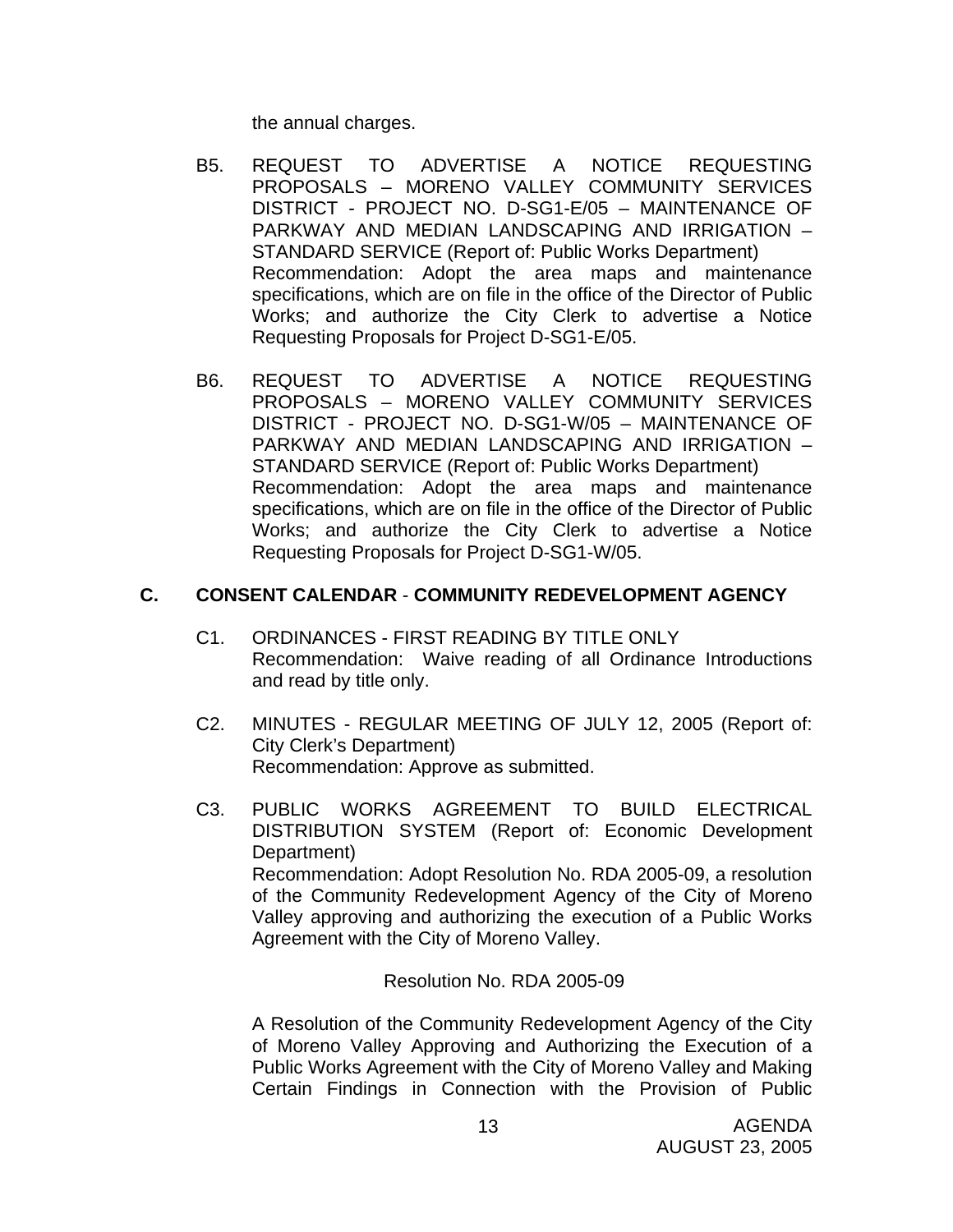Improvements and Authorizing such Improvements in Connection **Therewith** 

### **D. CONSENT CALENDAR** - **BOARD OF LIBRARY TRUSTEES**

- D1. ORDINANCES FIRST READING BY TITLE ONLY Recommendation: Waive reading of all Ordinance Introductions and read by title only.
- D2. MINUTES REGULAR MEETING OF JULY 12, 2005 (Report of: City Clerk's Department) Recommendation: Approve as submitted.

# **E. PUBLIC HEARINGS – NONE**

# **F. ITEMS REMOVED FROM CONSENT CALENDARS FOR DISCUSSION OR SEPARATE ACTION**

# **G. REPORTS**

- G1. CITY COUNCIL REPORTS ON REGIONAL ACTIVITIES
	- a) Report on March Joint Powers Authority by Mayor Stewart
- G2. DEDICATION OF FIRE STATION 58 IN HONOR OF FIREFIGHTER CHRISTOPHER KANTON (Report of: Fire Chief) (No written material provided)
- G3. ORDINANCE REPEALING AND REENACTING CHAPTER 2.18 OF THE CITY OF MORENO VALLEY MUNICIPAL CODE RELATING TO THE PLANNING COMMISSION (Report of: City Clerk's Department) Recommendation: That the City Council introduce Ordinance No. 691, repealing and reenacting Chapter 2.18 of Title 2 of the City of Moreno Valley Municipal Code relating to the Planning Commission. (Roll call required).

### Ordinance No. 691

 An Ordinance of the City Council of the City of Moreno Valley, California, Amending Title 2 by Repealing and Reenacting Chapter 2.18 Relating to the Planning Commission

G4. APPOINTMENTS TO THE ECOLOGICAL PROTECTION BOARD, RECREATIONAL TRAILS BOARD AND LIBRARY COMMISSION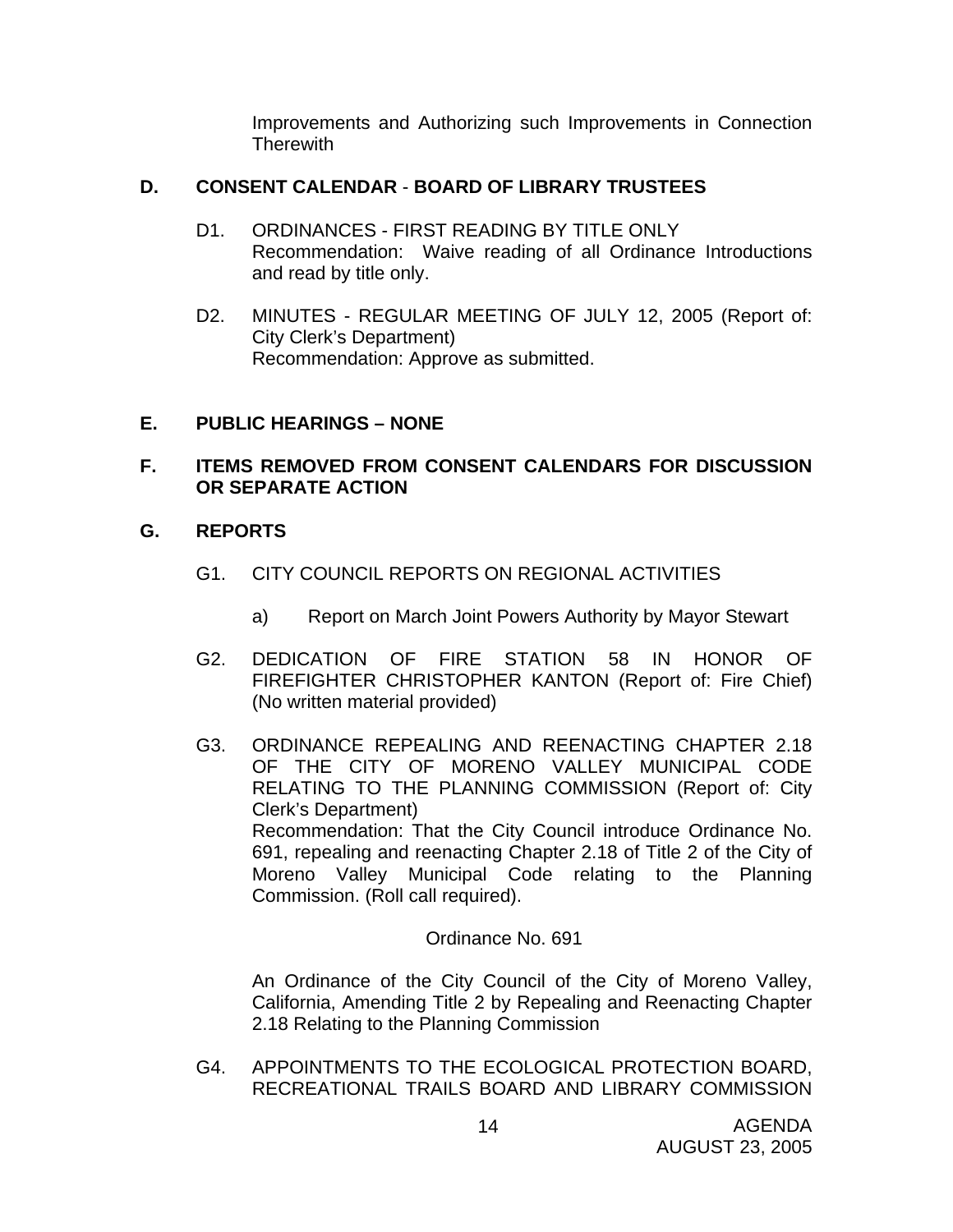(Report of: City Clerk's Department)

 Recommendation: That City Council, after reviewing the ballots provided by the City Clerk:

- 1. Appoint one member to the Ecological Protection Board for a term expiring June 30, 2006 or June 30, 2007;
- 2. Appoint two members to the Recreational Trails Board for terms expiring June 30, 2008;
- 3. Appoint one member to the Library Commission for a term expiring June 30, 2008; or
- 4. If appointments are not made, declare the positions vacant and authorize the City Clerk to re-notice the positions as vacant.
- G5. LEGISLATIVE UPDATE (Report of: Interim Assistant City Manager) Recommendation: That the City Council receive and file the informational report.
- G6. CITY MANAGER'S REPORT (Informational Oral Presentation not for Council action)

# **H. LEGISLATIVE ACTIONS**

ORDINANCES - 1ST READING AND INTRODUCTION

- H1. INTRODUCE ORDINANCE NO. 692 DESIGNATING SPEED LIMIT RECERTIFICATION ON VARIOUS STREETS (Report of: Public Works Department) Recommendation: That the City Council:
	- 1. Receive and file this report; and
	- 2. Introduce Ordinance No. 692, amending Section 12.20.020 of Chapter 12.20 of the City of Moreno Valley Municipal Code designating prima facie speed limits on certain streets (as listed on the ordinance) and directing the City Engineer to take certain action in respect thereto. (Roll call required).

### Ordinance No. 692

An Ordinance of the City Council of the City of Moreno Valley, California, Amending Section 12.20.020 of Chapter 12.20 of the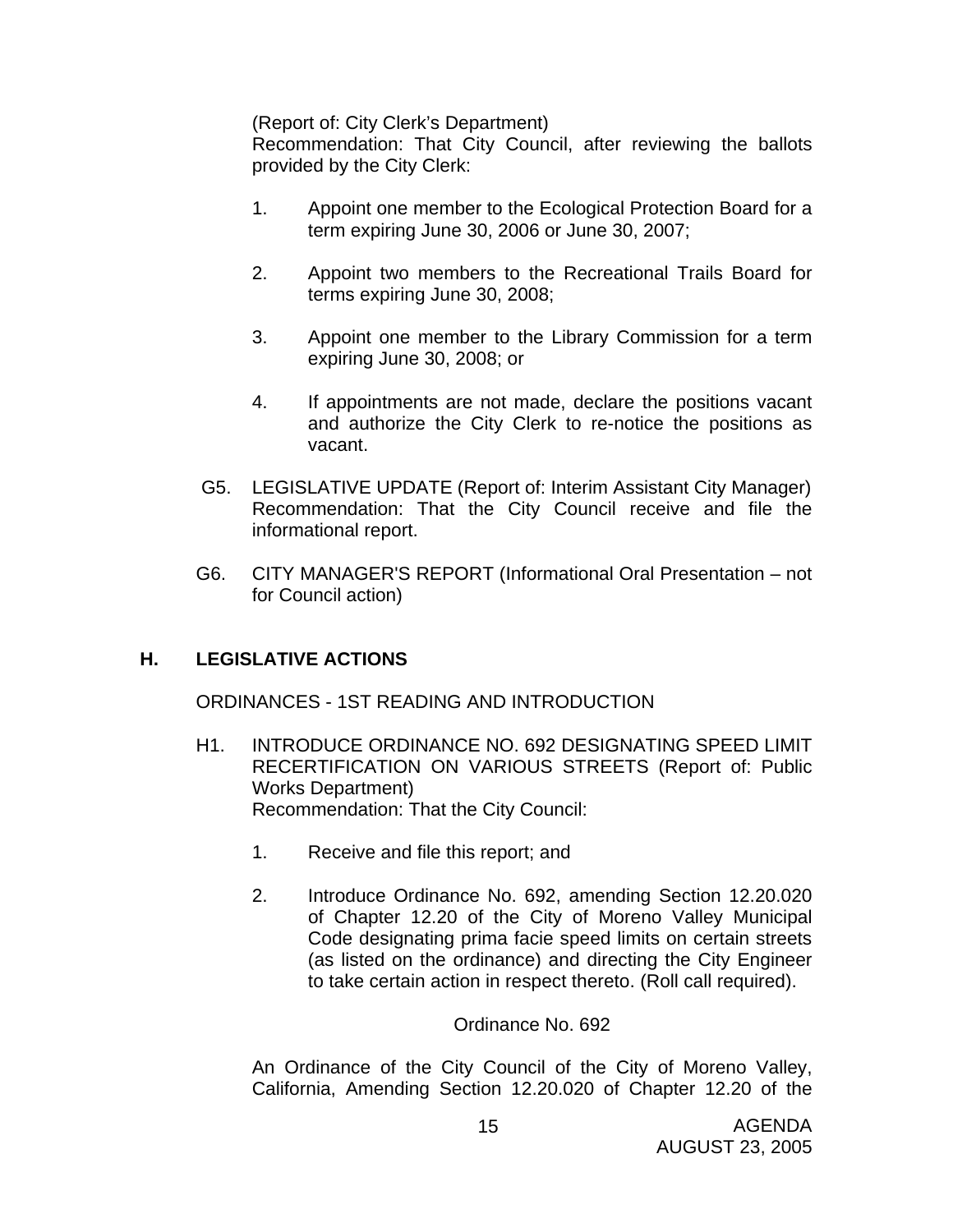City of Moreno Valley Municipal Code Relating to a Prima Facie Speed Limit for Certain Streets

ORDINANCES - 2ND READING AND ADOPTION

H2. CITY COUNCIL ORDINANCE NO. 688, APPROVING PA03-0151 (ZONE CHANGE) TO CHANGE THE LAND USE FROM COMMUNITY COMMERCIAL TO R5 FOR APPROXIMATELY 30 ACRES ON ASSESSOR'S PARCEL NUMBERS 486-240-002 AND 486-240-011 LOCATED ON THE SOUTH SIDE OF ALESSANDRO BOULEVARD AND EAST OF OLIVER AVENUE (RECEIVED FIRST READING AND INTRODUCTION JULY 12, 2005 ON A 4-0- 1 VOTE) (Report of: Community Development Department) Recommendation: Adopt Ordinance No. 688.

### Ordinance No. 688

 An Ordinance of the City Council of the City of Moreno Valley, California, Approving PA03-0151 (Zone Change) to Change the Land Use from Community Commercial to R5 for Approximately 30 Acres on Assessor's Parcel Numbers 486-240-002 and 486-240- 011 Located on the South Side of Alessandro Boulevard and East of Oliver Avenue

H3. CITY COUNCIL ORDINANCE NO. 689, APPROVING PA04-0157 (ZONE CHANGE) TO CHANGE THE LAND USE FROM OFFICE TO R15 FOR APPROXIMATELY 2.36 ACRES ON ASSESSOR'S PARCEL NUMBERS 484-030-008 AND 484-030-011 LOCATED AT 25767 ALESSANDRO BOULEVARD (RECEIVED FIRST READING AND INTRODUCTION JULY 12, 2005 ON A 4-0-1 VOTE) (Report of: Community Development Department) Recommendation: Adopt Ordinance No. 689.

### Ordinance No. 689

 An Ordinance of the City Council of the City of Moreno Valley, California, Approving PA04-0157 (Zone Change) to Change the Land Use from Office to R15 for Approximately 2.36 Acres on Assessor's Parcel Numbers 484-030-008 and 484-030-011 Located at 25767 Alessandro Boulevard

H4. CITY COUNCIL ORDINANCE NO. 690, APPROVING PA04-0099 (ZONE CHANGE) TO CHANGE THE LAND USE FROM PLANNED COMMERCIAL AND COMMUNITY COMMERCIAL TO NEIGHBORHOOD COMMERCIAL AND OFFICE FOR THE 17.38- NET ACRES OF ASSESSOR'S PARCEL NUMBER 486-310-022,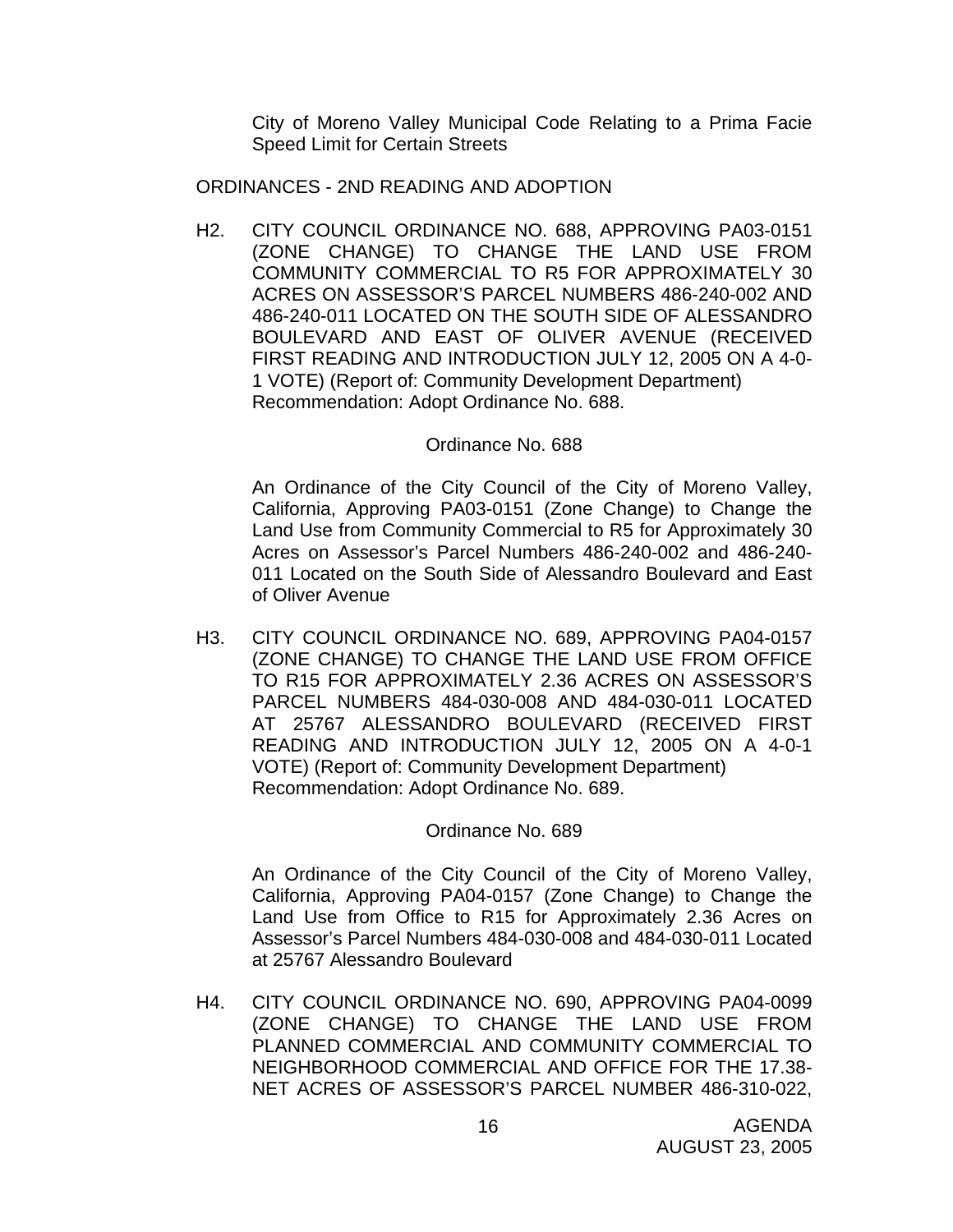LOCATED AT THE NORTHWEST CORNER OF IRIS AVENUE AND OLIVER STREET (RECEIVED FIRST READING AND INTRODUCTION JULY 12, 2005 ON A 4-0-1 VOTE) (Report of: Community Development Department) Recommendation: Adopt Ordinance No. 690.

#### Ordinance No. 690

 An Ordinance of the City Council of the City of Moreno Valley, California, Approving PA04-0099 (Zone Change) to Change the Land Use from Planned Commercial and Community Commercial to Neighborhood Commercial and Office for the 17.38-Net Acres of Assessor's Parcel Number 486-310-022, Located at the Northwest Corner of Iris Avenue and Oliver Street

#### ORDINANCES - URGENCY ORDINANCES - NONE

### RESOLUTIONS – NONE

PUBLIC COMMENTS **ON ANY SUBJECT NOT ON THE AGENDA** UNDER THE JURISDICTION OF THE CITY COUNCIL

Those wishing to speak should complete and submit a BLUE speaker slip to the Bailiff. There is a three-minute time limit per person. All remarks and questions shall be addressed to the presiding officer or to the City Council and not to any individual Council member, staff member or other person.

#### **CLOSING COMMENTS AND/OR REPORTS OF THE CITY COUNCIL, COMMUNITY SERVICES DISTRICT, OR COMMUNITY REDEVELOPMENT AGENCY**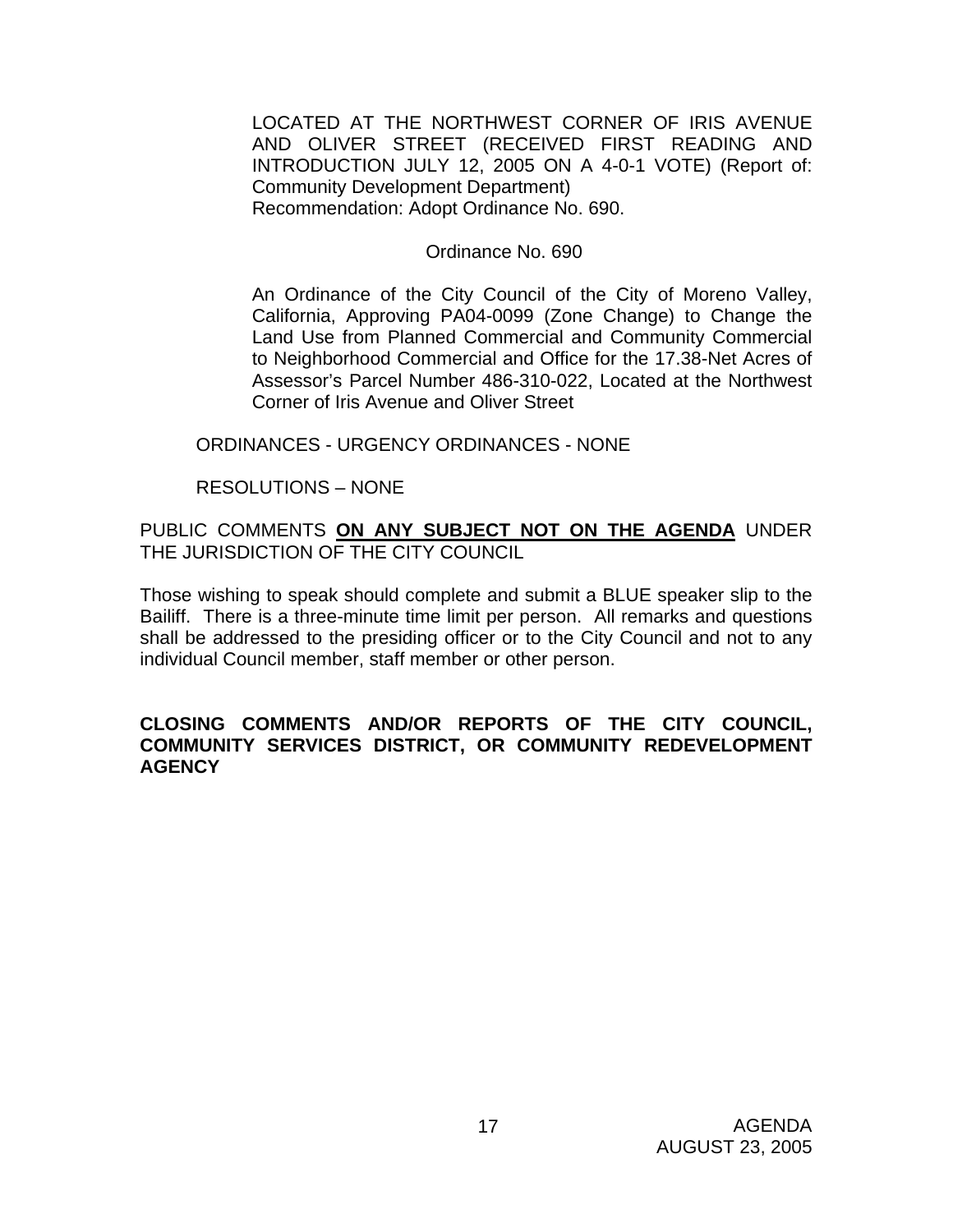# **CLOSED SESSION**

### **PUBLIC COMMENTS ON CLOSED SESSION ITEMS**

A Closed Session of the City Council, Community Services District and Community Redevelopment Agency of the City of Moreno Valley will be held in the Finance Conference Room, Second Floor, City Hall. The City Council will meet in Closed Session to confer with its legal counsel regarding the following matter(s) and any additional matter(s) publicly and orally announced by the City Attorney in the Council Chamber at the time of convening the Closed Session.

### • **PUBLIC COMMENTS ON MATTERS ON THE CLOSED SESSION AGENDA UNDER THE JURISDICTION OF THE CITY COUNCIL**

There is a three-minute time limit per person. Please complete and submit a BLUE speaker slip to the City Clerk. All remarks and questions shall be addressed to the presiding officer or to the City Council and not to any individual Council member, staff member or other person.

The Closed Session will be held pursuant to Government Code:

- 1) SECTION 54956.9(b)(1) CONFERENCE WITH LEGAL COUNSEL SIGNIFICANT EXPOSURE TO LITIGATION Number of Cases: -2-
- 2) SECTION 54956.9(c) CONFERENCE WITH LEGAL COUNSEL INITIATION OF LITIGATION Number of Cases: -2-
- 3) SECTION 54956.8 REAL ESTATE NEGOTIATIONS

 City Negotiator: Tom Breitkreuz APN: 477-190-032 Address: Cottonwood & Moreno Beach Owner's Negotiator: Jan Zuppardo Under Negotiation: Price & Terms of Payment